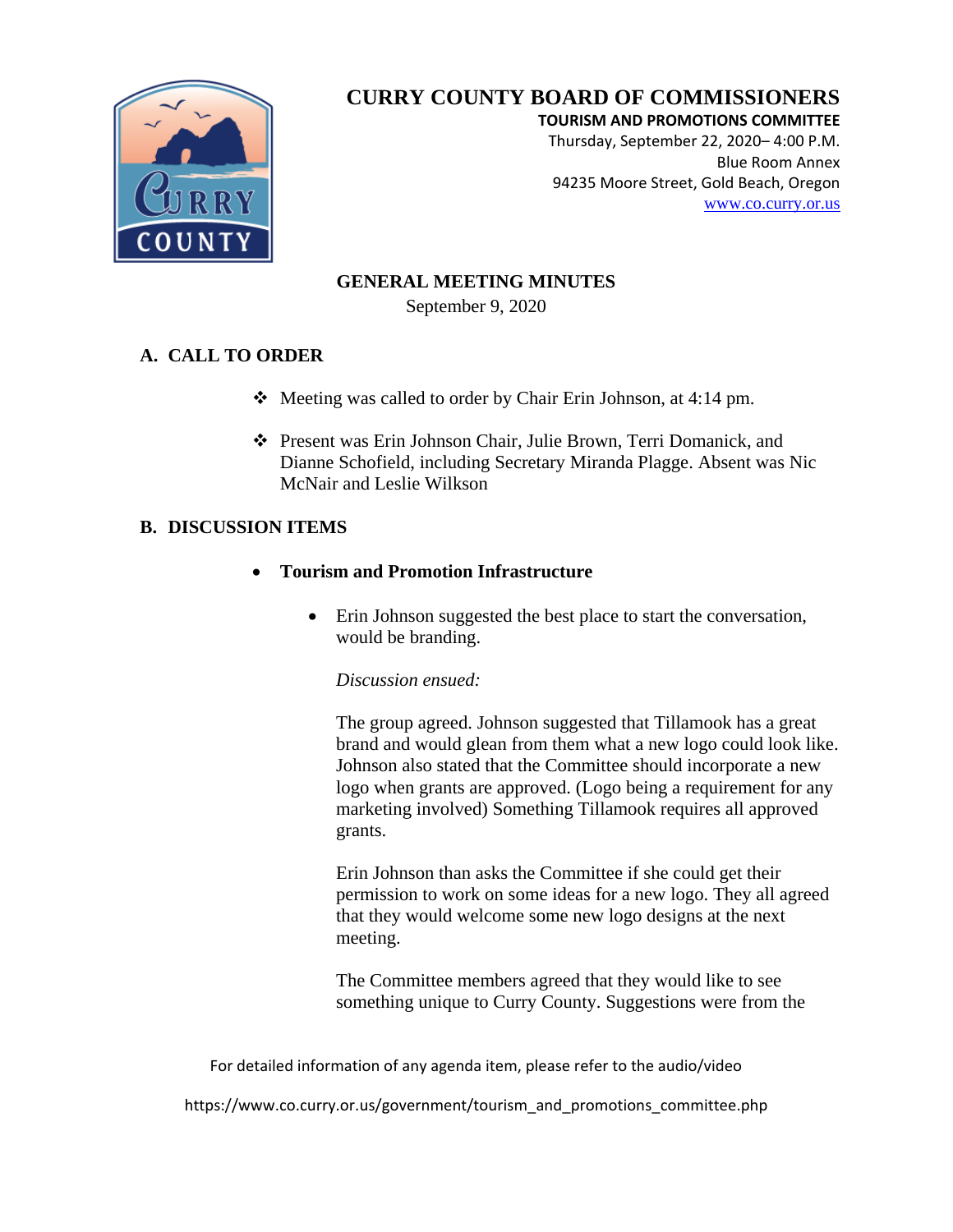

#### **TOURISM AND PROMOTIONS COMMITTEE**

Thursday, September 22, 2020– 4:00 P.M. Blue Room Annex 94235 Moore Street, Gold Beach, Oregon [www.co.curry.or.us](http://www.co.curry.or.us/)

tallest bridge in Oregon, to Battle Rock. Colors were talked about as well, including colors of sunsets, bridges and such. Terri Domanick said that she would like to be sure the Committee is careful using imagery that would perhaps offer more exposure to Jerry's Jet Boats, fearing that would be more advertising for them. The consensus was that the Committee should think about the impact the brand would be on a world stage.

• Miranda Plagge than shared an email that Nic McNair had provided for what a budget breakdown could look like, and his feelings regarding the budget.

*Discussion ensued:*

Julie Brown suggested that Travel Southern Oregon Coast would be important in local and regional partnering; her suggestions included Travel Southern Oregon as they are a regional organization and have a lot of readers/followers in the Valley (Grants Pass and Medford) which our County benefits directly from.

Dianne Schofield made a point that it would be a good idea to perhaps get some full time help to manage not only the marketing, but also the website. Suggestions were made for a "RARE" student, or create some sort of internship. She later agreed she would look into those programs, and report back to the group on what may be the best course of action.

- Julie Brown agrees to reach out to several organizations to see if there is funding to pay for website management.
- Julie Brown makes a motion to research financial assistance for a full time intern for all things marketing/website management.

For detailed information of any agenda item, please refer to the audio/video https://www.co.curry.or.us/government/tourism\_and\_promotions\_committee.php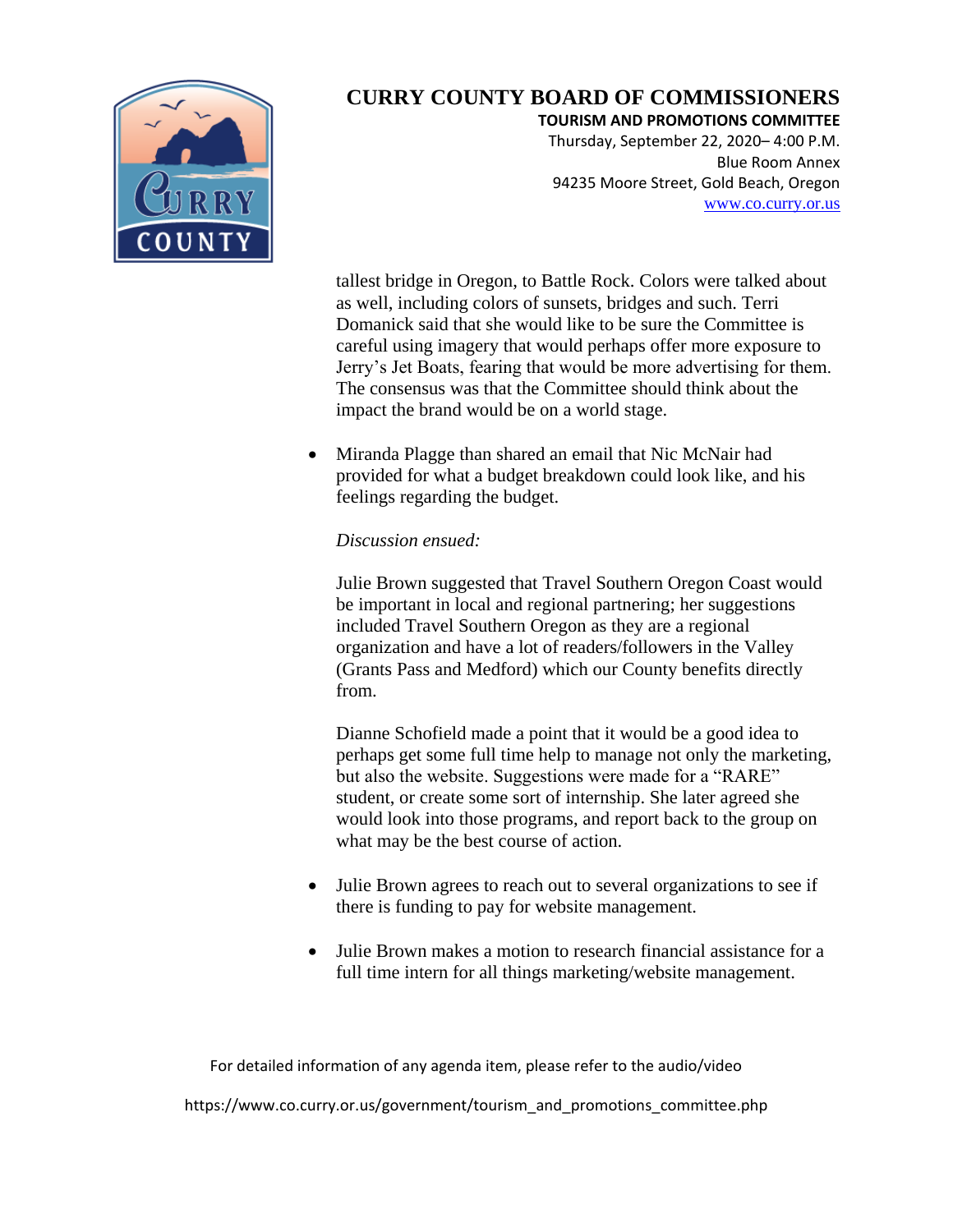

**TOURISM AND PROMOTIONS COMMITTEE**

Thursday, September 22, 2020– 4:00 P.M. Blue Room Annex 94235 Moore Street, Gold Beach, Oregon [www.co.curry.or.us](http://www.co.curry.or.us/)

- Dianne Schofield seconds the motion to research financial assistance for a full time intern for all things marketing/website management.
- Miranda Plagge than suggests that we turn the discussion to the budget structure.

#### *Discussion ensued:*

Erin Johnson liked the way that Nic McNair had done a preliminary breakdown of what the budget could be, her concern was that ear marking so much money for one program locks you in.

Julie Brown agreed and had the same sentiments about ear marking so much for just one partnership.

The consensus from the Committee was than to be general in enough categories to allow for more partnerships and more funding.

The first budget category that was discussed was 20% Marketing, Terri Domanick suggested that web and branding could be under marketing, Erin Johnson also added print costs would be part of a marketing budget.

The next item to be budgeted was-- 20% in Partnerships. Miranda Plagge suggested that perhaps being too specific to one partnership would be a hindrance to the overall goal, and that Partnerships could be not only local and regional organizations like OCVA or TSOC, but could also include Co-Op opportunities. Erin Johnson mentioned she did not know enough of the partnerships to know if 20% would be too little or too much. Julie Brown assured that

For detailed information of any agenda item, please refer to the audio/video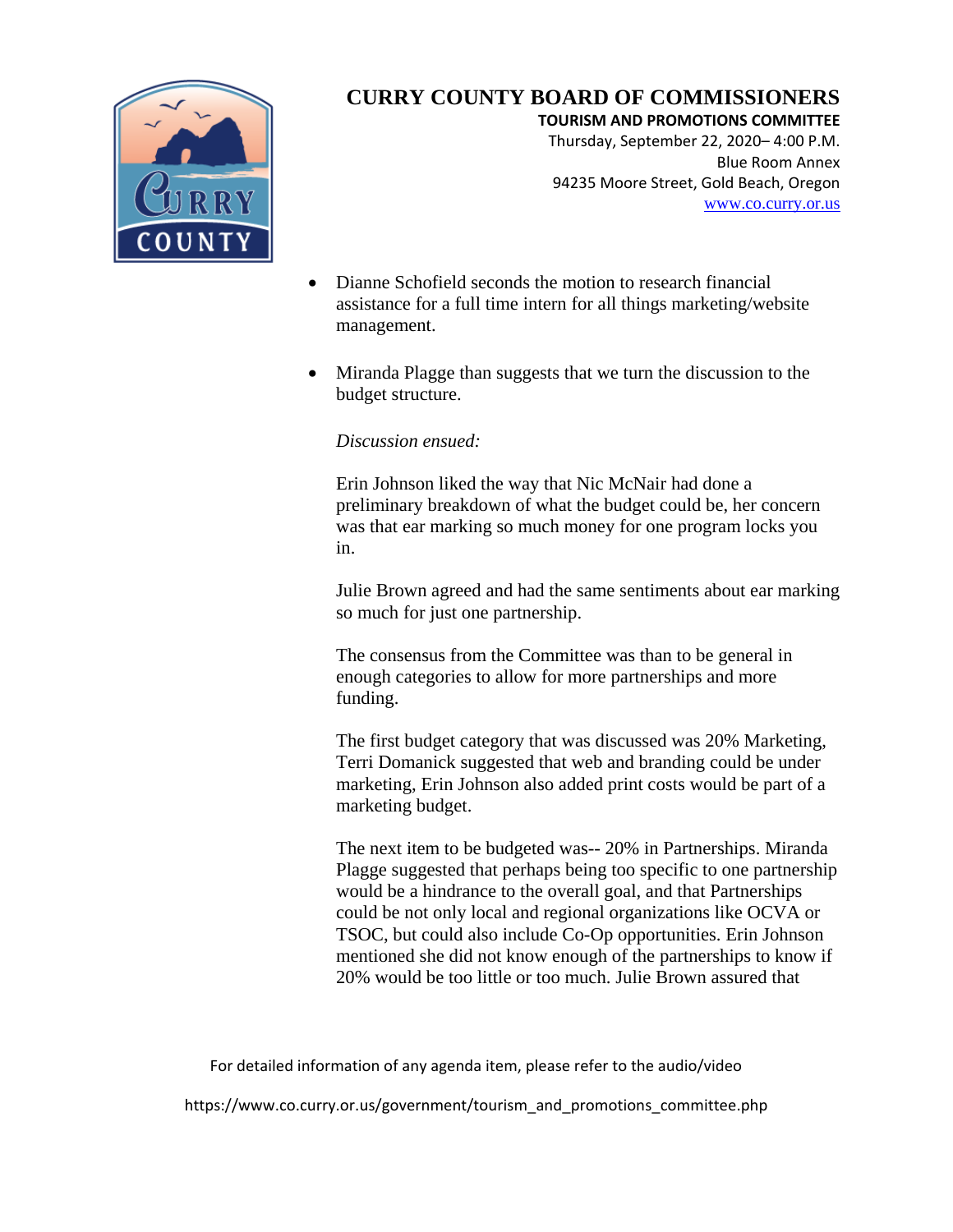

**TOURISM AND PROMOTIONS COMMITTEE**

Thursday, September 22, 2020– 4:00 P.M. Blue Room Annex 94235 Moore Street, Gold Beach, Oregon [www.co.curry.or.us](http://www.co.curry.or.us/)

more research may be needed, but we could leave it as 20% and increase or decrease next fiscal year.

• Nic McNair provided insight in his email to the group that he would like to see a marketing match. There was a discussion on what he may have been suggesting, and how the committee could interpret what "marketing match," could be; the general conclusion was that it could be interpreted as a grant match.

#### *Discussion ensued:*

Terri Domanick added that Tillamook requires organizations to provide documentation of at least 25% match level in funds or inkind support of the amount requested in the application.

The consensus by Erin Johnson and Julie Brown are that not only a match should be required but that booth space should be provided to continue to introduce the committee to the community at large.

Miranda Plagge suggested that 40% may be a good starting point for a grant matching program. Erin Johnson agreed. Plagge than asked if we should split it 20% non-profit, 20% for profit. Domanick was concerned that there would be more "for profit," applications than "non-profit."

Plagge suggested that the committee could get into the finer details of a grant program at a later time, as there seemed to be a lot of details to work through.

Dianne Schofield spoke about being on the TLT committee in Port Orford, and how they don't label for either, but how Port Orford Mainstreet gets nearly 50-60% of that money because they get a lot done for the city. Schofield goes onto explain that accountability should be considered as a requirement, because the money is given

For detailed information of any agenda item, please refer to the audio/video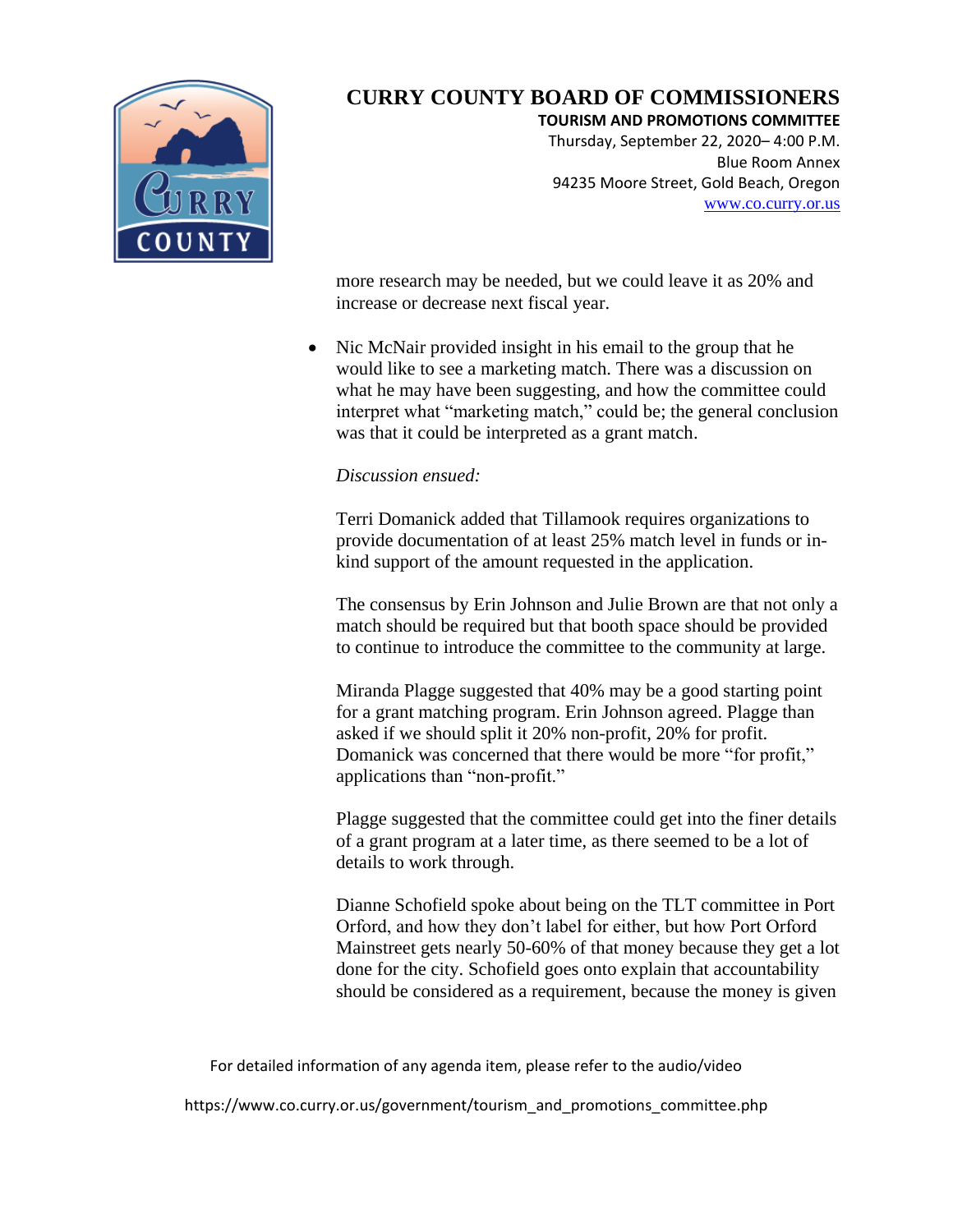

**TOURISM AND PROMOTIONS COMMITTEE**

Thursday, September 22, 2020– 4:00 P.M. Blue Room Annex 94235 Moore Street, Gold Beach, Oregon [www.co.curry.or.us](http://www.co.curry.or.us/)

on good faith. But requiring accountability in a report or some other sort of form that would curve some of the pit falls that Port Orford experienced. Schofield also stated she received a grant from Port Orford TLT, for beautification.

Terri Domanick than stated that Tillamook does require that beautification have its own category.

Schofield also stated that as a committee, you than also have to break it down further and make sure it's for beautification purposes and not general maintenance to a business that perhaps didn't want to invest its own monies.

Miranda Plagge also suggested a requirement that any applicant needs to prove or show that the grant money would be used for a tourism related business or need and have a benefit to the entire County.

The last 20% is agreed to be left as a discretionary fund, and to be used when it sees fit, or is needed.

Julie Brown than makes a motion to approve the budget for 2020-2021

20% Marketing

- Web
- Print
- Promotion
- Etc…

20% Partnerships

- Local and regional tourism organizations
- Co-Op opportunities

For detailed information of any agenda item, please refer to the audio/video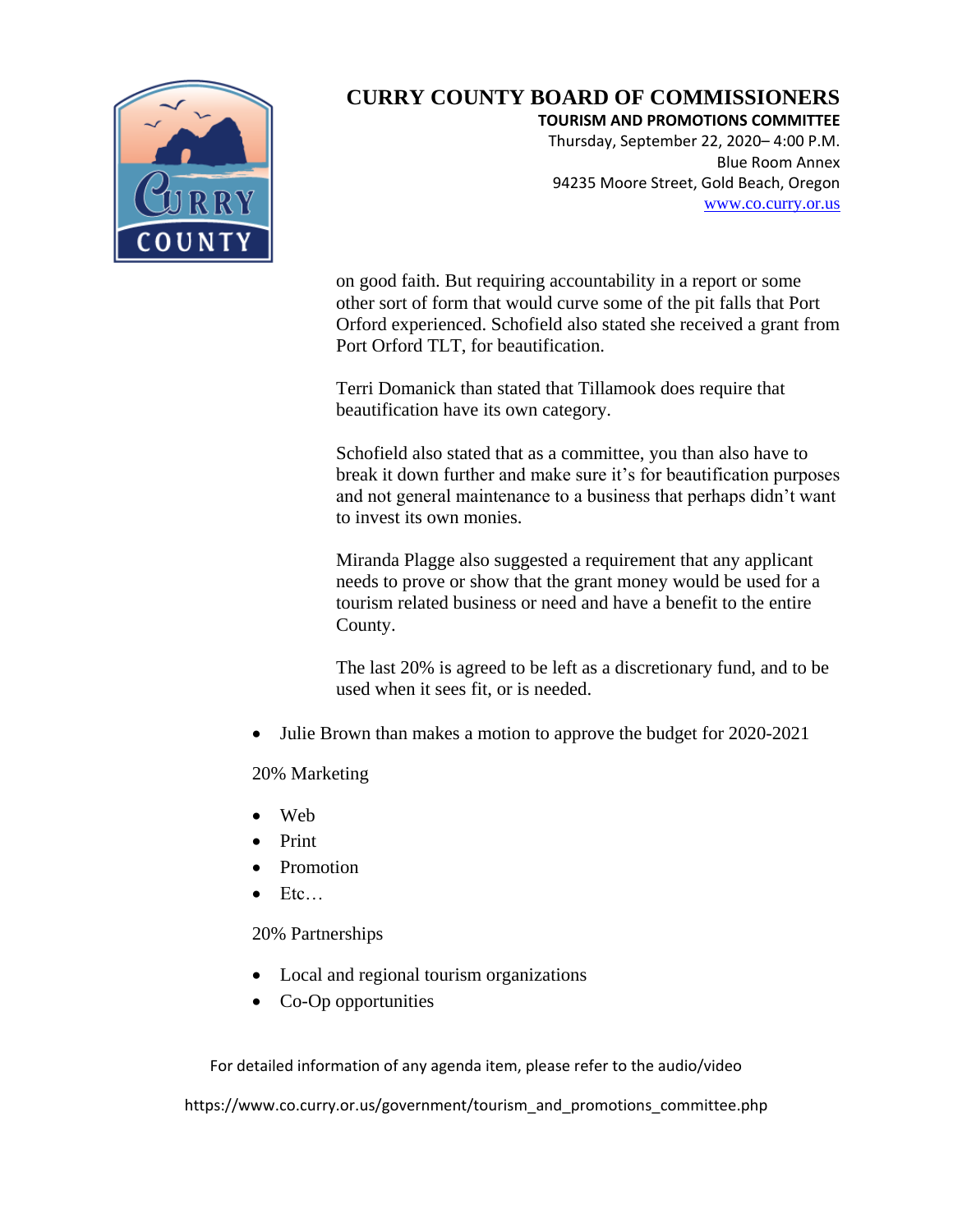

#### **TOURISM AND PROMOTIONS COMMITTEE**

Thursday, September 22, 2020– 4:00 P.M. Blue Room Annex 94235 Moore Street, Gold Beach, Oregon [www.co.curry.or.us](http://www.co.curry.or.us/)

40% Grant Program

- Both for profit and non-profit
- Events
- Tourism aspect

20% Discretionary Funds

Dianne Schofield seconds the motion.

Motion carried 4 to 0 (Julie Brown-Yes; Erin Johnson- Yes; Terri Domanick-Yes; Dianne Schofield-Yes; Leslie Wilkinson and Nic McNair absent for vote).

- Erin Johnson suggests that she really likes the way Tillamook does their grant program, and feels the committee should mirror quite a bit of it if possible; Julie Brown agrees.
- Miranda than suggests that the committee workshops the grant program in the next meeting. Julie Brown suggests this meeting to be open to public comment.
- Both meetings are than scheduled

#### **C. FUTURE MEETINGS**

 $\div$  September 9<sup>th</sup> 4pm Annex

For detailed information of any agenda item, please refer to the audio/video